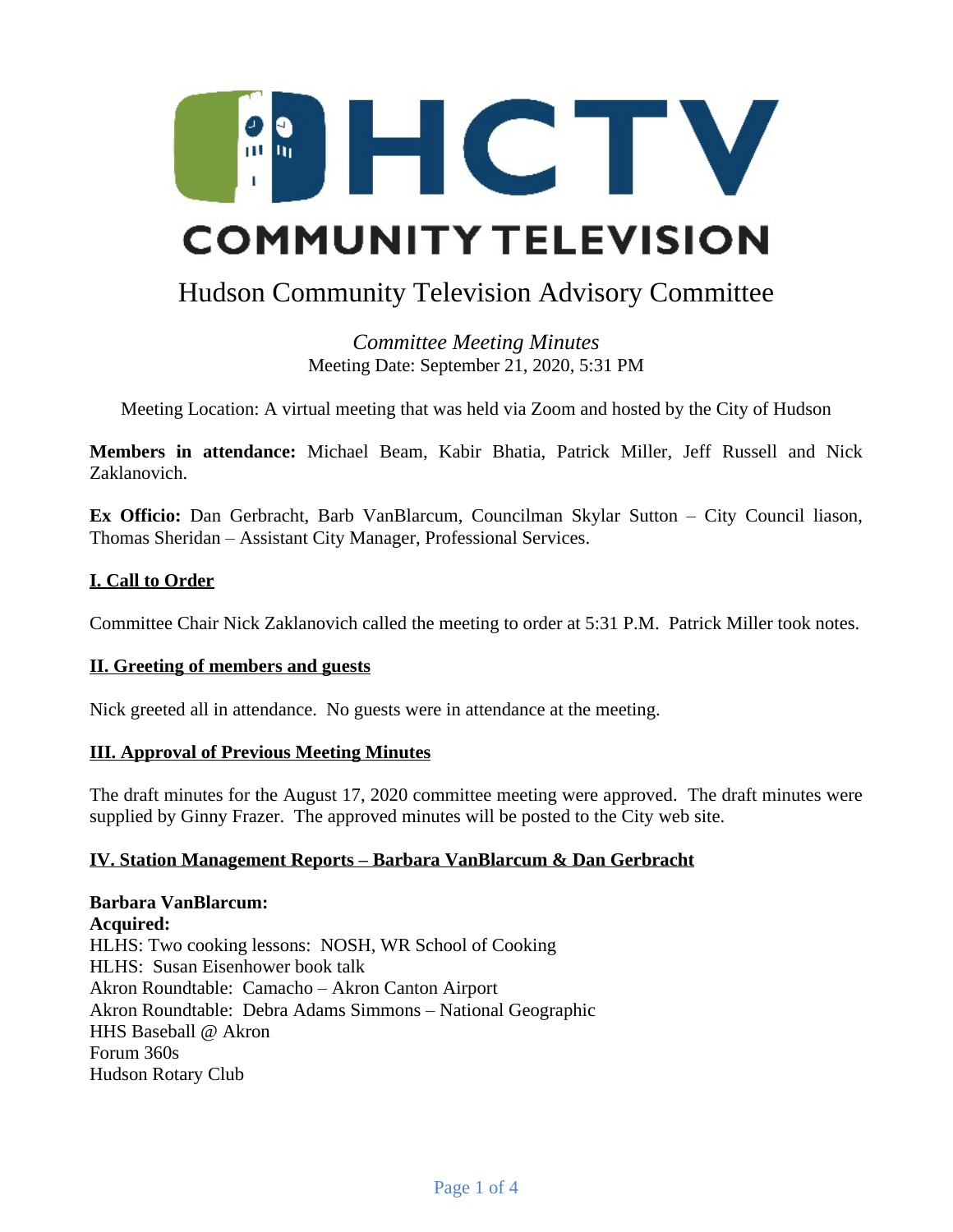# **Public Access:**

Thrive: Tom Speaks Full Potential Yeji Around Town: Cambridge Jewelers North of 60 Phun Phacts: Flu & Anti-coagulant medications Retirepreneur – Marilyn Orr interviewed by Donna Kastner First Congregational LIVE Community of Saint John Hudson Presbyterian Gloria Dei Lutheran

# **HCTV:**

Football games (4) home & away HCSD Building Tours LWV Candidates Forum Good Day in Hudson (September) Barlow Community Center ponds WEBINARS (4) Live & replay "Looking Back" Oral History: Gail Royster interviewed by Kathryn Sines

# **Dan Gerbracht:**

• HCTV has produced 4 football games. For the Wadsworth away game, we received a live feed with our announcers in the Studio. We'll also receive a feed for the upcoming Highland away game.

• We did a dry run for the Barlow Webinar in regards to the damns that will be built behind the Barlow community center. The community can ask questions with this webinar. This format can be utilized for other city virtual community forums.

• City Council is going back to in-person meetings. We're resetting the audio system to make sure everything works. Starting next week, we're shutting the room down for sound system renovations.

• We've completed a Hudson Headline episode on the Route 91 construction project. And were working on episodes on the Ellsworth Meadows Golf Club and the Leaf Collection program.

- Next week were shooting a Hudson Community Foundation panel on scams and identity theft.
- Next week we'll be broadcasting our final home High School football game against North Royalton.
- On Saturday we'll be recording the Parade of Bands.

• We're working on a proposal for Robotic cameras, possibly utilizing the Cares Act money. We're discussing putting cameras in the gymnasium so we can stream upcoming games.

Mike Beam asked a question regarding the status of the vocational program involving the HCTV studio. Dan stated the program was postponed until 2021. The 6-District Compact committee is moving ahead with starting the program next fall.

# **V. Friends of HCTV Update – Nick Zaklanovich (filling in for Ginny Frazer)**

• Friends of HCTV received a contribution from Fleet Response to cover the cost of providing the away football games on HCTV.

• We'll continue the effort to find funding sources for underwriting football games next year and basketball games this year.

• Dan Gerbracht stated that HCTV averaged 4,000 to 7,000 viewers for the previously aired Hudson High School football games.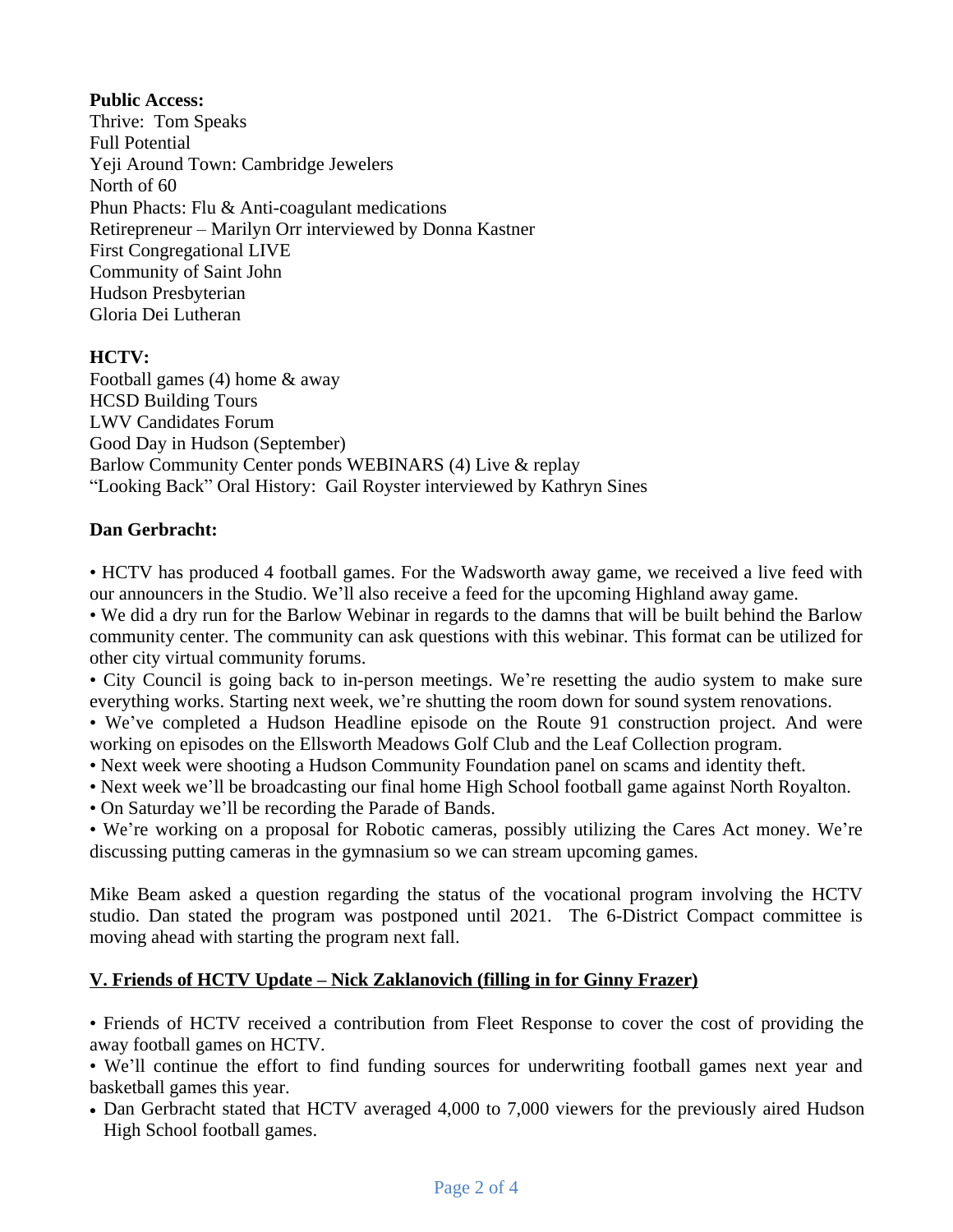# **VI. FCC Docket Order # 05-311 – Nick Zaklanovich**

Nothing new to report.

# **VII. Viewer survey discussion and planning – All**

• The committee did not have any revisions to the HCTV viewer survey.

• Dan suggested that the viewer survey be released to the public at the same time as the Hudson Headlines in mid-October.

## **VIII. Nomination and election of committee chair and vice-chair – All**

• The committee was undecided on the nomination of a new chairperson and a vice chairperson. Nick suggested delaying the nomination for one month until Ginny Frazer and Aimee Dunphy are in attendance. Nick extended his term for one month.

## **IX.** New Access program ideas, previous meeting follow-up & once around – All.

• Barb asked the committee to reach out or suggest oral histories that we could record in the community. Mike Beam suggested that the Baldwin-Buss House foundation could be a potential program.

• Patrick Miller suggested a program featuring highlights from the Hudson High School football games from this year.

• Dan stated Elizabeth Slagle (Clerk of Council) informed him that Thor Wasbotten is back in town and has expressed interest in re-joining the Committee. Thor needs to wait because of the residency requirement.

• Dan also stated a scheduling conflict with next month's meeting because of a High School concert recording for HCTV. He suggested a different time and/or date for HCTV committee meeting.

• Dan stated that he and Barb are working on a fundraising opportunity for HCTV. They've had a couple of outside organizations inquire about renting the studio. HCTV public access rules state that anything that is recorded in our studio has to be aired on HCTV. This also pertains to HCTV equipment used outside of the studio. They stated that they're working on a proposal for the city legal department. Also, they've been asked by a couple of organizations if they could hire an HCTV staff member to record an event. Dan will update this fundraising opportunity with more specifics during the next meeting.

• Tom Sheridan explained how the Cares Act money is being used. He stated that we have to enter in a purchase order by October 15, 2020, and we have to use everything by the end of year. And we're going to address this to Council in regards to Capital improvements for HCTV.

• Jeff Russell stated he will be stepping down from the committee late this year or early next year.

• Nick asked if the committee had any objections to meeting virtually for the rest of year. The committee did not have any objections.

• Nick asked if there were updates on the franchise payments from Spectrum. Dan confirmed the last payment was \$73000 for quarter two of 2020, down \$1000 from the previous quarter.

• Nick recorded 3 individual programs for Friends of Hudson Parks. He'll be doing another recording session with the vice-president of that group. And another separate program for the Butterfly Habitat.

• Nick also has a 2019 Halloween window painting program that he's finishing up.

• Nick asked about a technical problem "Channel not available" on the cable government channel. Dan stated that this a common problem with the Spectrum cable boxes. The boxes have to be re-booted to fix the problem.

• Nick asked the committee about future meeting times and dates.

# **X. Adjournment**